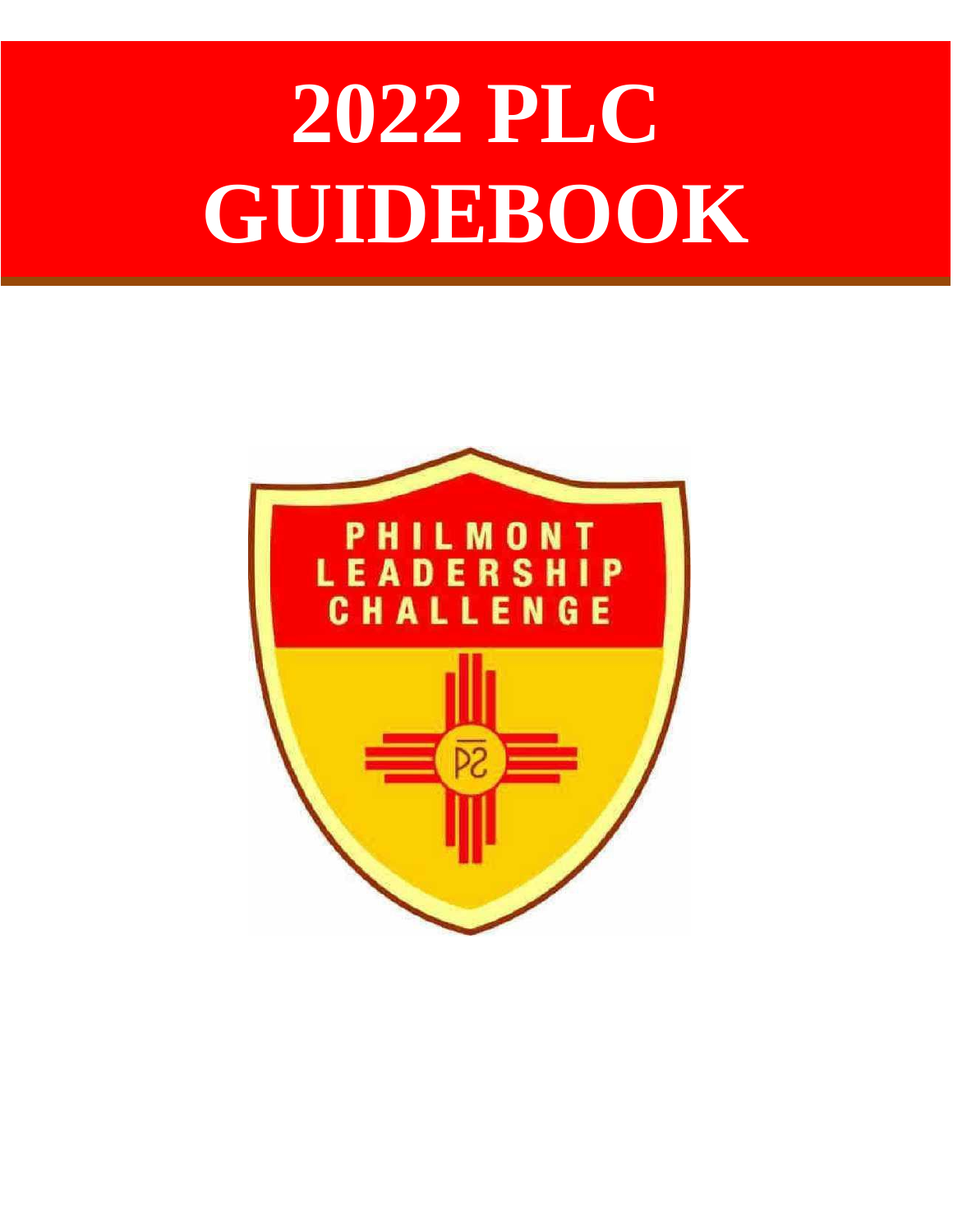

Philmont Training Center • 17 Deer Run Road • Cimarron, NM 87714 • 575-376-2281

Welcome to the Philmont Leadership Challenge!

The Philmont Leadership Challenge (PLC) is the ultimate training experience designed to motivate adults to follow a life of servant leadership based on the values of Scouting! The PLC program is conducted for adults who have already completed Wood Badge.

PLC will equip you with the skills to become better unit leaders, Wood Badge staff, training team members, and any other leadership position in your Scouting and everyday life. It will lead you on a journey to become true "servant leaders." You will be empowered to guide all members of any group through several development processes through the Philmont-based wilderness experience.

You will live in a team setting at Rayado Ridge Leadership Camp where you will use your Wood Badge leadership skills to resolve exciting and challenging backcountry situations. The week will conclude with a closing challenge for each of you to build upon the legacy of Waite Phillips, the benefactor of Philmont Scout Ranch.

This guidebook is intended to answer any questions you may have about your PLC experience. Please review the information in this guidebook and make sure you complete all steps before leaving for Philmont!

We are excited that you are among the select few who will participate in one of the most outstanding leadership programs offered by Philmont and the Boy Scouts of America, the Philmont Leadership Challenge.

Sincerely,

Philmont Training Center Staff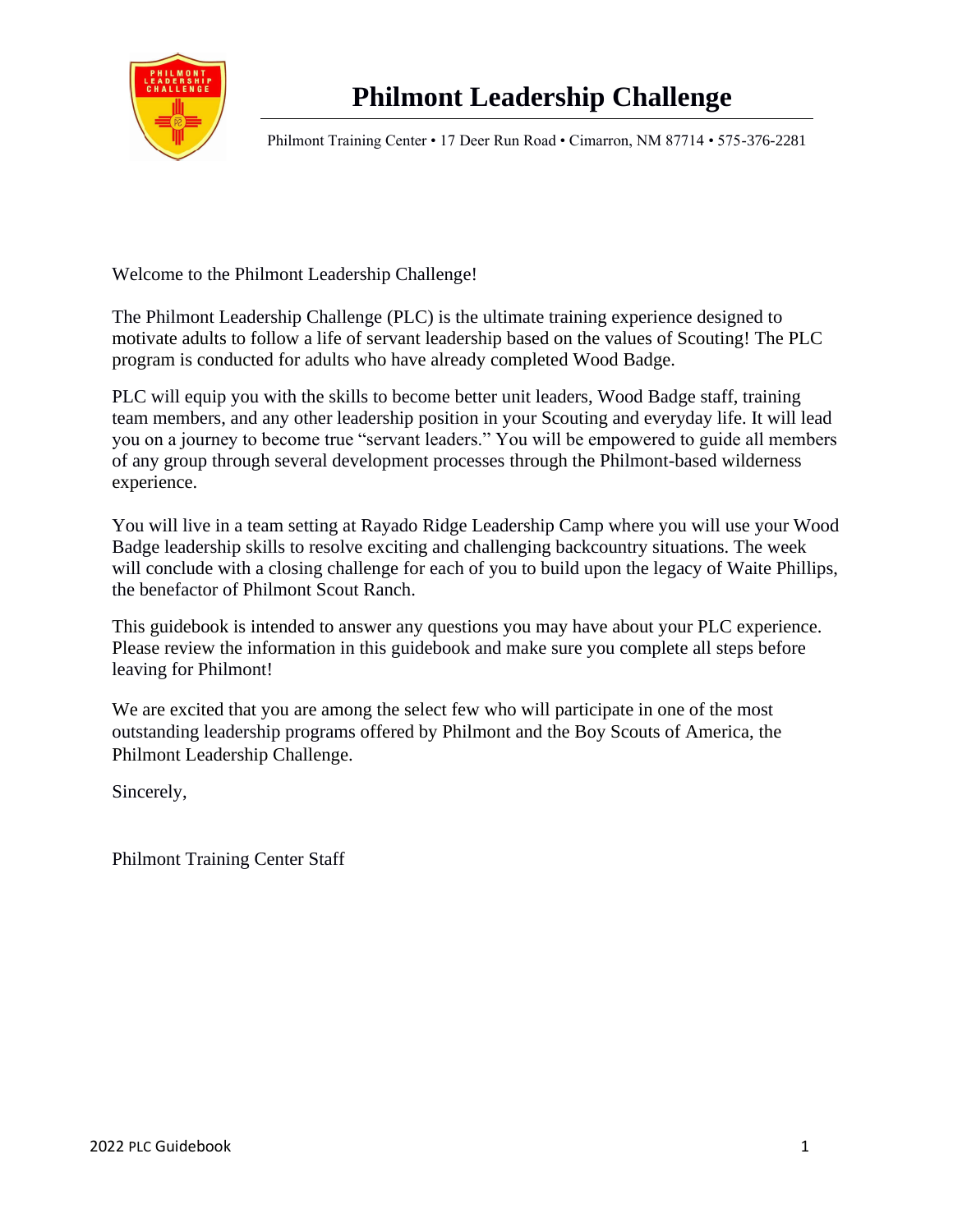

# **Philmont Leadership Challenge**

Philmont Training Center • 17 Deer Run Road • Cimarron, NM 87714 • 575-376-2281

# **PLC CHECKLIST**

- ❑ Read this entire Guidebook!
- ❑ Register for your course on the Philmont [website.](https://www.philmontscoutranch.org/ptc/plc/)
- ❑ Pay all fees no later than 30 days before your PLC course begins!
- ❑ Submit your ARRIVAL & DEPARTURE PLANS (located on page 9 of this guidebook) no later than 30 days before your PLC course begins!
	- Early Arrivals: Philmont has limited accommodations available for those who wish to arrive early on Saturday evening. Cost is \$25. Do not plan to arrive before 4pm on Saturday.
	- Submit all shuttle and arrival forms with applicable fees no later than 30 days before your PLC course begins!
	- Your course begins at 9:00am Sunday morning, Day 1 of your course.
	- Fall course: Shuttle service from the area airports is not available in September you must provide your own transportation from the airport to Philmont. If you choose to take the train or greyhound bus, you may arrange for a ride from Raton via the Raton Shuttle, [Shuttle](https://www.philmontscoutranch.org/ptc/planningyourvisit/getting-to-philmont/) Form.
- ❑ All guests must arrive with proof of COVID vaccination or a negative test no earlier than 3 days and no later than 7 days prior to arrival. Masks may be worn at certain times. Please bring a mask or two with you.
- ❑ Complete a BSA Annual Health & Medical Record.
	- The [BSA Annual Health & Medical Record](https://www.philmontscoutranch.org/philmonttreks/healthform/) **Parts A, B, & C** are required for PLC. Make sure to have your completed medical with you on your arrival date**. BSA Medical Part C requires a doctor's signature.**
	- Bring your completed and signed medical form, prescription medications (in original container with label showing your name, directions for use, and prescribing practitioner), and a **copy of your health insurance card** with you for PLC check-in on Day 1!
	- All participants of the PLC program must be in good physical condition and able to backpack. Participants will participate in a medical re-check on Day 1. **If they do not meet the physical requirements, including height and weight, participants will not be allowed to participate in PLC and will be sent home at their expense.**
- ❑ Plan and prepare for any special dietary needs!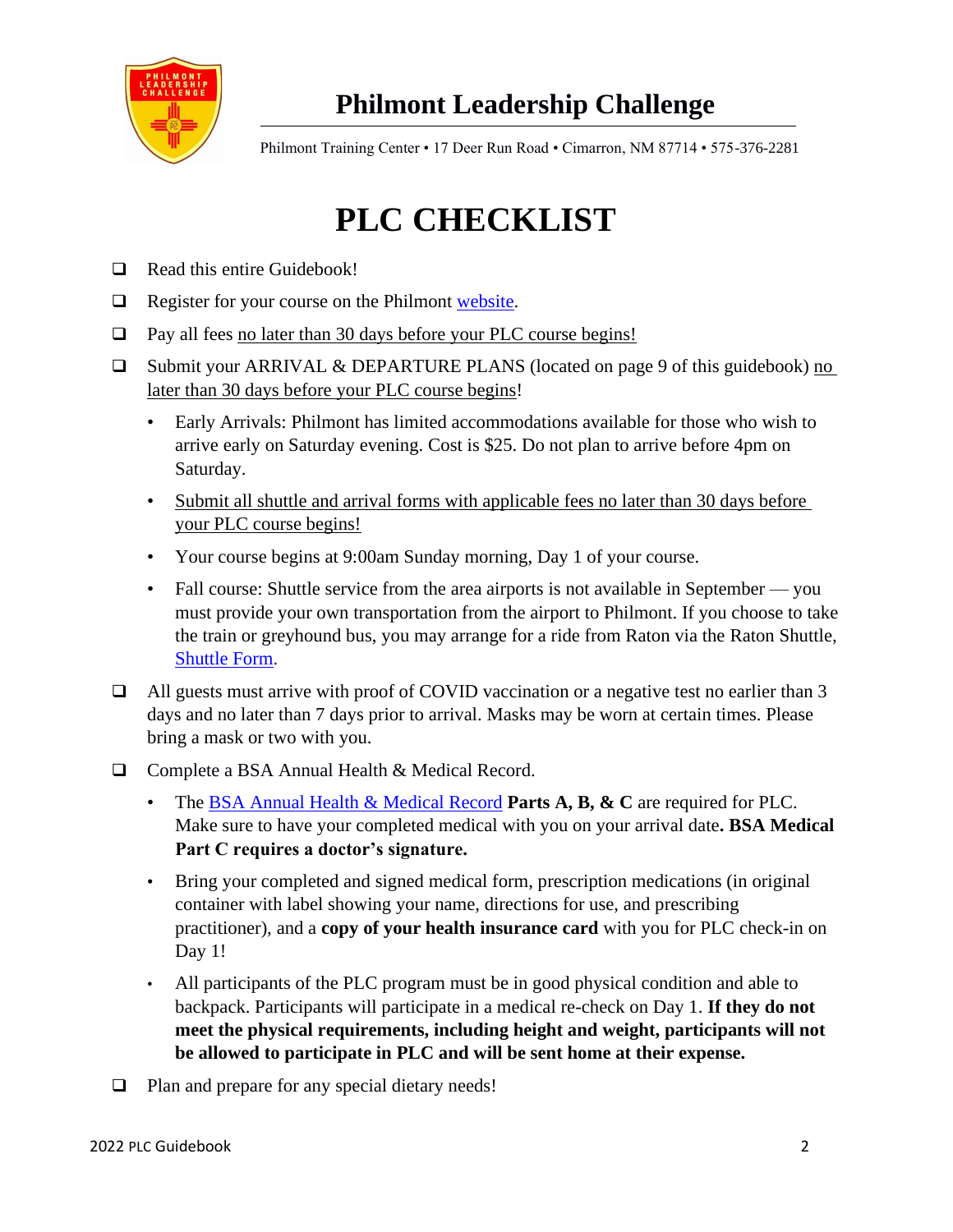

## **Philmont Leadership Challenge Information Sheet**

The **Philmont Leadership Challenge** brings Wood Badge skills to life in a majestic Philmont setting. Just as the National Advanced Youth Leadership Experience (NAYLE) hones and expands upon skills taught to Scouts in NYLT, the Philmont Leadership Challenge (PLC) takes adult leadership to an exciting new level through experiential learning. The Philmont Leadership Challenge simultaneously immerses you and your crew in challenging scenarios that require the application of Wood Badge leadership skills for success.

The Philmont staff is committed to making the Philmont Leadership Challenge a very special experience. Participants will live in a crew setting at Rayado Ridge Leadership Camp, where they will use their leadership skills to resolve exciting and challenging backcountry situations.

PLC will equip you with the skills to become better unit leaders, Wood Badge staff, training team members, and any other leadership position throughout your Scouting life. It will lead you on the journey to become true "servant leaders." You will be empowered with the capability to guide all members of any team through several development processes. You will be enriched with the life skills that are essential for the present and the future.

#### **Requirements**

- o Completed or staffed Wood Badge. May be actively working on your ticket.
- o A current Annual BSA Health and Medical Record, Parts A, B & C is required, along with a copy of your insurance policy card (to be attached to your Annual Health and Medical Record).
- o All participants must meet the height/weight restrictions as listed in the Medical Record. If you do not meet these requirements at check-in, you will not be allowed to participate.

#### **Mission Statement**

The mission of the Philmont Leadership Challenge (PLC) is to provide participants with a Philmont-based wilderness experience that motivates them to follow a life of helping others succeed based on the values expressed in the Scout Oath and Law.

#### *We accomplish this mission by:*

- o Creating an environment of learning and fun
- o Providing a clear understanding of servant leadership in challenging wilderness environments
- o Providing real life opportunities for ethical decision making, mentoring and living the Scout Oath and Law
- o Applying all the leadership skills taught in Wood Badge.

#### *By the end of the PLC course, participants should be able to:*

- o Encourage others to live a life of Leadership Service
- o Act as a Servant Leader who shares the skills of Wood Badge and helps develop otherleaders through their enhanced understanding of the Wood Badge material
- o Intuitively use the Wood Badge leadership skills in all aspects of their lives
- o Be an advocate for Wood Badge, NYLT, NAYLE and PLC in their local environment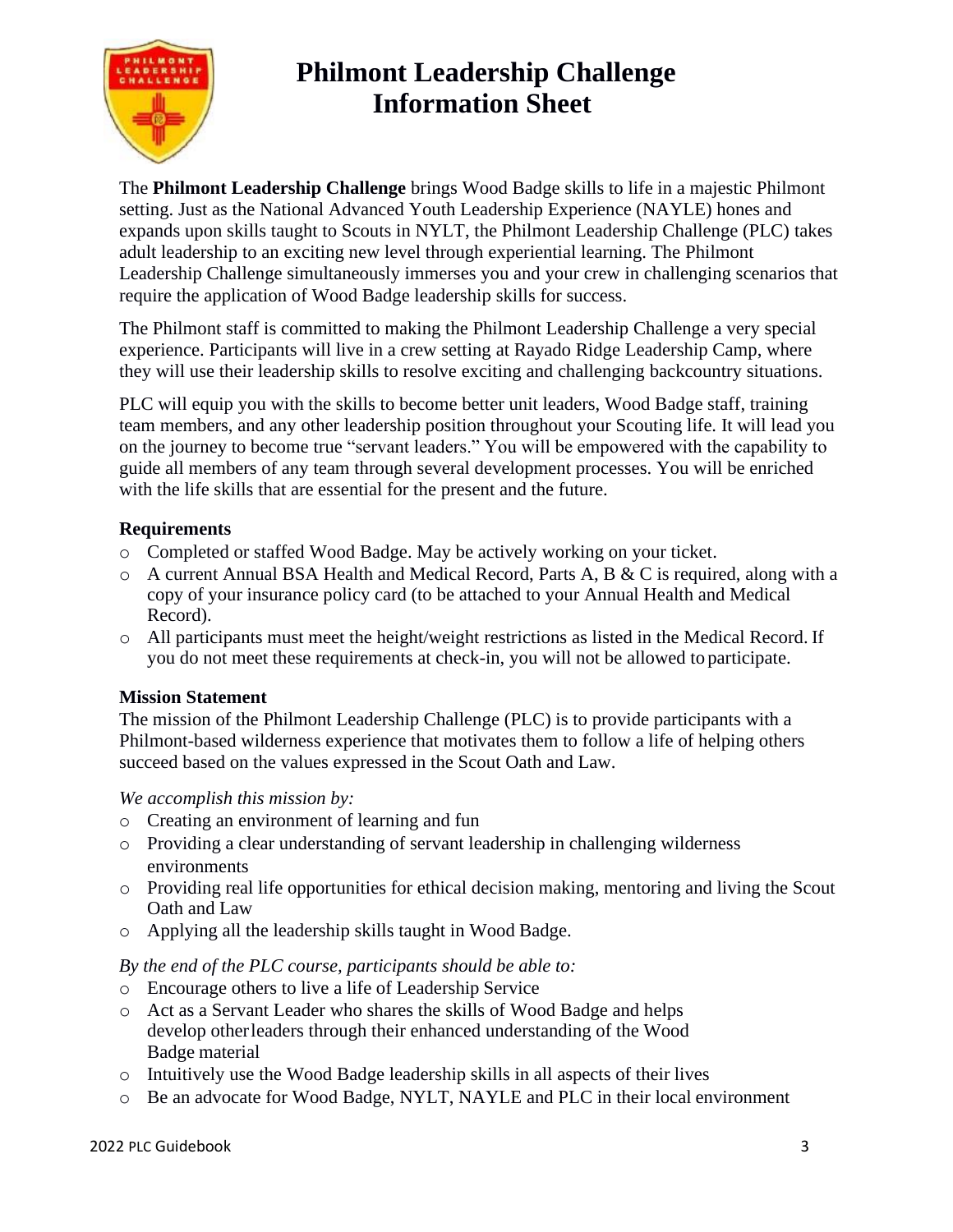# **Philmont Leadership Challenge**



Philmont Training Center • 17 Deer Run Road • Cimarron, NM 87714 • 575-376-2281

Welcome to the Philmont Leadership Challenge to be held at the Philmont Training Center – Rayado Ridge Leadership Camp (RRLC)! RRLC is approximately 8 miles from the Philmont Training Center at the southern end of Philmont Scout Ranch and sits in Philmont's backcountry at the foothills of the Sangre de Cristo Mountains. Your PLC faculty are excited to introduce you to the PLC adventure! We have included some pertinent information below. Please read it carefully. Thank you!

#### **ARRIVAL:**

- Check-In: 9:00am SHARP! on the first day of your course, Sunday. Check-in will take place at Rayado Ridge Gate. (Maps at the end of this guidebook.)
- Early Arrivals:
	- **-** For individuals arriving by train shuttle Saturday afternoon, tenting assignments and meal preparations will already be made for you. Plan to eat at the station or bring snacks, as the shuttle may not make any stops enroute to Philmont and may occasionally run late due to traffic or weather.
	- **-** Participants looking to arrive Saturday evening by private vehicle must check in at the PTC Office between 4-5pm. An early arrival fee, \$25 per PLC participant, includes a tent, Saturday dinner or a sack meal from the Dining Hall and Sunday breakfast. The PLC Arrival & Departure form must be turned in with payment to arrive early.
- Be Prepared for check-in!
	- All guests must arrive with proof of COVID vaccination or a negative test no earlier than 3 days and no later than 7 days prior to arrival. Masks may be worn at certain times.
	- **-** A signed, current [BSA Annual Health & Medical Record](https://www.philmontscoutranch.org/philmonttreks/healthform/) Parts A, B & C is required at check-in, along with a copy of your Insurance Policy Card (attached to your Medical form). Bring any prescription medications in original container with label showing your name, directions for use, and prescribing practitioner.
	- **-** Bring all camping gear packed, transportable, and ready to go (see enclosed [equipment](#page-6-0)  [list\)](#page-6-0).
	- **-** Payments must be paid in full before you arrive at Philmont. Late fees may apply if you arrive with payment due.
	- **-** You will need to be in complete and official Scouts BSA Field Uniform to check-in. (Scouts BSA Khaki shirt, Scouts BSA green pants; long or short, Scouts BSA socks, Scout belt; Venturing Green shirt, Venturing Gray pants; long or short, Venturing socks, Scout belt. Substitution uniform pieces and Kilts are not allowed!)
	- **-** Please call home to let your family know you have arrived safely.
	- **-** If you are departing on a Philmont shuttle, confirm your departure plans with PTC Transportation Staff before you depart for RRLC!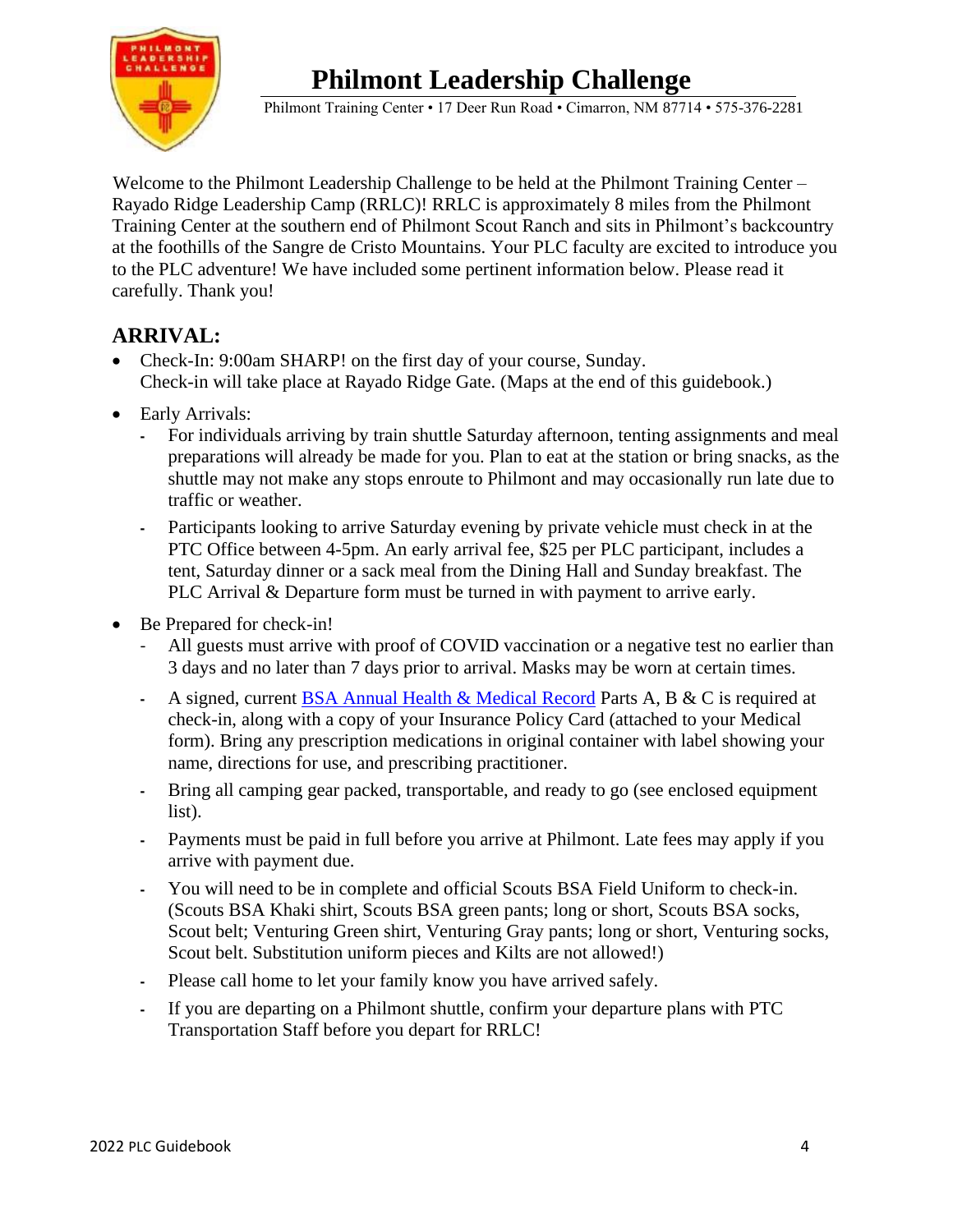#### **DEPARTURE:**

- Checkout time is 8:00am Saturday, if not earlier to catch a transportation shuttle.
	- **-** The PLC Closing Ceremony is closed to the public and takes place at 8:00pm Friday at Rayado Kit Carson Museum. Participants may depart following the Ceremony, if prearranged and approved through the PLC Course Director.
- Raton departures: shuttles leave from the PTC at prearranged times (check with the Transportation Coordinator at the PTC office).
- Private transportation: meet your ride at the PTC Office following the 7:30am bus.
- There are no holdovers: You must arrange to leave on the day your course concludes.

#### **Family Adventure Camp & Training Conferences**

Because of the remote location of Rayado Ridge Leadership Camp, you will not be available to visit your family members during the week. However, we highly recommend your parents and family stay at the Philmont Training Center during your NAYLE week. They will have exciting opportunities for training and Family Adventures while you are honing your leadership skills! For more information on Training Center programs, please visit <https://www.philmontscoutranch.org/ptc/>

#### **Transportation**

You are responsible for arranging your own transportation to the Philmont Training Center. The recommended mode of transportation from nearby airports is private or rental car in the fall.

Philmont has an arranged shuttle service that will pick up and drop off from the Raton Train Station in September, serving both the Amtrak trains and Greyhound Bus Station. Please refer to the [Raton Shuttle Service](https://www.philmontscoutranch.org/ptc/planningyourvisit/getting-to-philmont/) for more information.

Please refer to the "PLC Arrival & Departure Form" and the Train Shuttle Registration forms for details.

#### **Program Cost**

The fee for the course is \$550, a nonrefundable \$250 deposit is due at the time of registration. Please see Philmont's [Cancellation Policy](https://www.philmontscoutranch.org/ptc/planningyourvisit/policies/) for details of payment and cancellations. Lodging, meals, and course supplies are covered by this fee and begin at 9:00am on the first day of course going through 7:30am on the final course day.

#### **Scholarships**

Scholarships are available for Philmont PLC participants. Information and deadlines are available on Philmont's [website.](https://www.philmontscoutranch.org/ptc/rates/)

#### **Camp and Camp Living**

PLC is a co-ed training experience. Team members may be male and female, with each team being responsible for preparing their daily meals. Sleeping quarters are in two-person wall tents with wooden platform floors. Separate tents will be used for male and female participants. Each participant is provided a cot and a mattress, you will need to bring your own sleeping bag and pillow.

Activities will be just that, ACTIVE! Teams spend most of the time outdoors. Showers and other conveniences are available in camp. An overnight backpacking trip is planned as part of the PLC program; Philmont will provide tents and backpacks if needed, with prior request. Electric charging capability is not available at Rayado Ridge.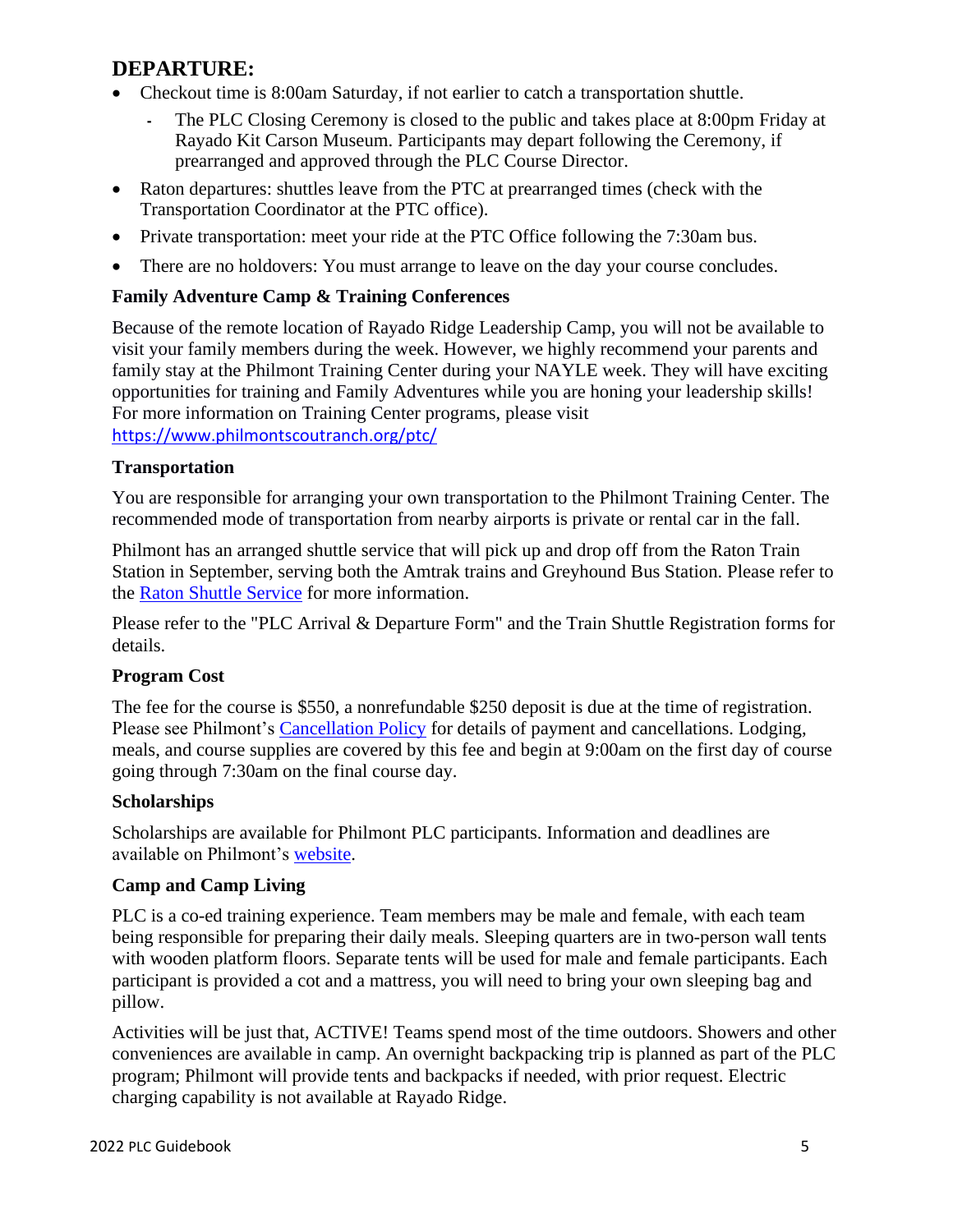#### **Uniform**

The uniform is any official BSA Field Uniform (Scouts BSA khaki shirt, green pants (short or long) Scouts BSA socks, Scout belt or Venturing green shirt; official gray Venturing pants (short or long), Venturing socks and Scout belt with the normal insignia; the complete Sea Scout uniform is also appropriate. Non-official, substitute uniform parts are not allowed. Kilts are also not allowed. The activity uniform that is worn most of the time consists of a PLC cap and PLC T-shirt (provided by Philmont) and Scouts BSA or Venturing shorts/pants. There is no need for civilian clothes during the course. You should report to the Training Center in a complete field uniform on the first day of your course.

One pair of long pants is required for the PLC Conservation project during the course.

#### **Spending Money**

You will have an opportunity to purchase a Philmont belt and PLC belt buckle during the course. You will also have an opportunity to visit the Tooth of Time Traders (trading post) during your stay at Philmont. Participants spend an average of \$75 at Philmont's trading posts on gear, souvenirs, and snacks. At Rayado Ridge's Trading Post, only cash is accepted due to its location in the backcountry. At the Tooth of Time Traders in Base Camp, cash, check, and credit card are all accepted.

#### **Special Meals & Dietary Restrictions**

Philmont is not able to accommodate special dietary needs in the backcountry, including Rayado Ridge. If such meals are necessary, you must provide your own food. Please discuss any special meal needs with your Course Director prior to arriving at Philmont. He/she will provide you with the menu and contents of the menu so that you can plan any substitutions. This includes special dietary foods such as those who are gluten intolerant or vegetarians.

#### **Physical Requirements**

PLC is an active, outdoor-based course with much time spent in the backcountry. While not extreme, you need to be in good physical health, with good hiking ability, as is required for any backcountry experience at Philmont.

<span id="page-6-0"></span>A current BSA National Health & Medical Form, Parts A, B & C is required. Please pay special attention to the Height and Weight limits; all participants must meet these requirements - you will be checked when you arrive. If you do not meet the height and weight requirements, you will be sent home at your expense.

Per BSA policy, all medical forms must have a doctor's and parent/guardian's signature and be less than one year old. Please attach a copy of your insurance card to your completed form. Hand carry your medical form - **do not mail it!** Your medical form will be returned to you at the end of your course.

#### **Your Mailing Address at Philmont**

Mail must be properly addressed for delivery. Bring stamps and stamped postcards. Mail is delivered every day except Sunday. Outgoing mail is collected every day. Please address as follows:

Your Name PLC (Week #) Philmont Training Center 17 Deer Run Road Cimarron, NM 87714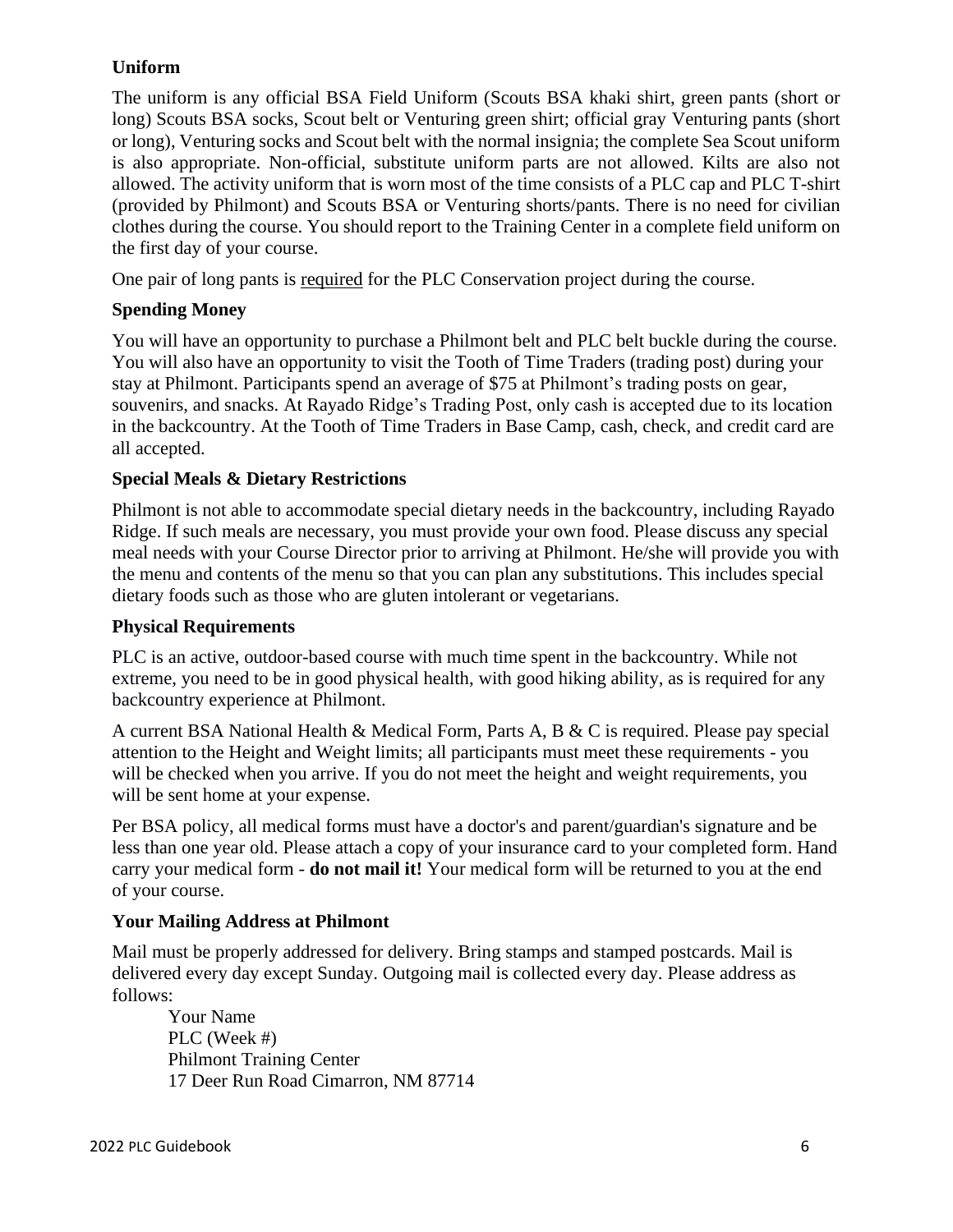#### **Emergency Telephone**

There is no landline phone service and minimal cell phone service at Rayado Ridge Leadership Camp. Only in emergency situations can you be contacted by telephone. Philmont's service number is 575-376-2281. The switchboard is staffed 8 AM - 5 PM MST, Monday through Friday during the fall. For emergency contact outside the switchboard business hours, a message will provide the appropriate contact information. The information will be relayed to you as soon as possible.

If you bring a cell phone to Rayado Ridge: cell phone service is minimal, there is no charging capability, and its usage cannot interfere with the course experience. **Use of electronic devices is strongly discouraged during PLC.**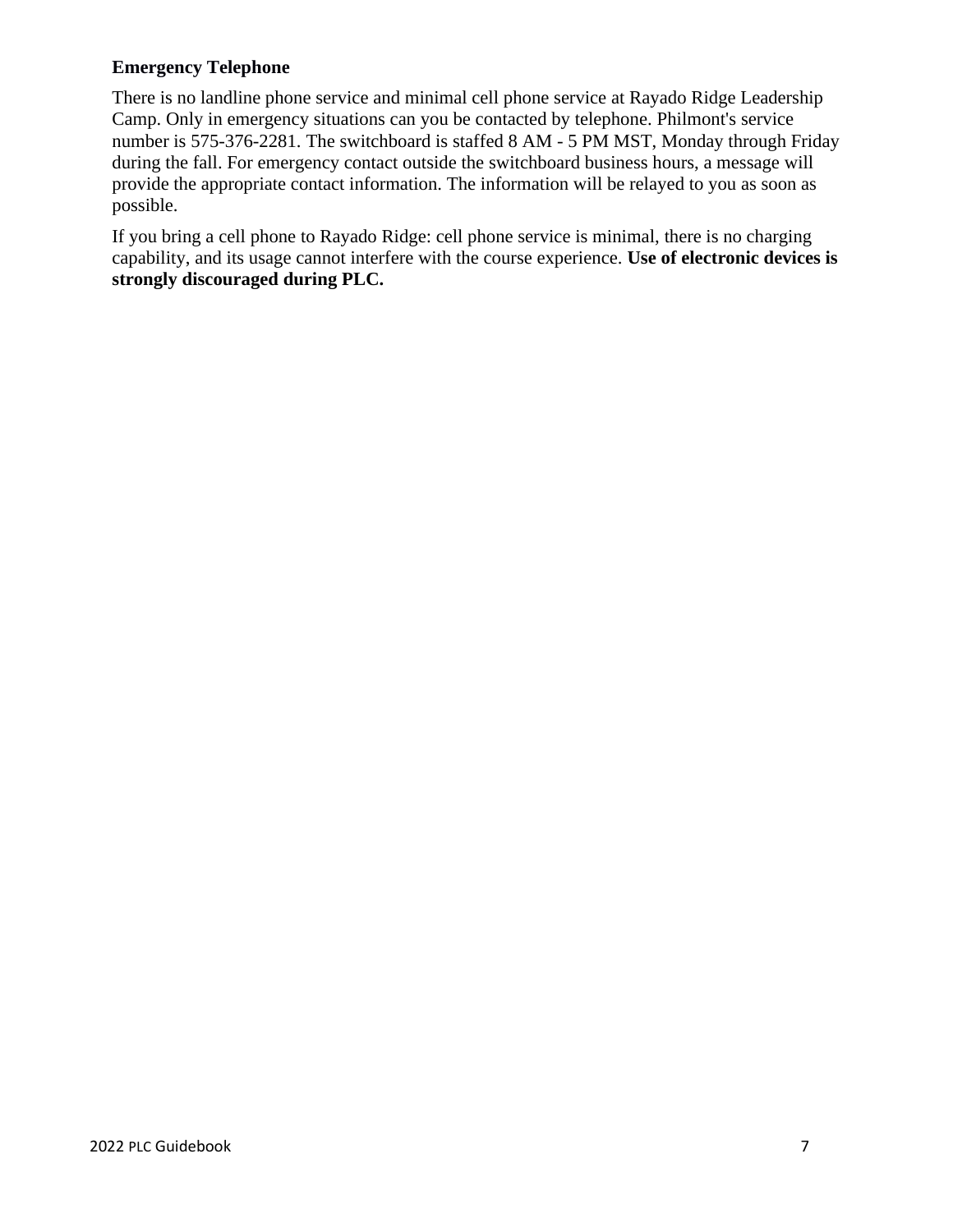



Philmont Training Center • 17 Deer Run Road • Cimarron, NM 87714 • 575-376-2281

## **Personal Equipment List**

To help you plan and prepare your personal gear for PLC, please note the following:

- 1. You will spend five nights at Rayado Ridge Leadership Camp and one night at a backcountry campsite.
- 2. At Rayado Ridge Leadership Camp, you will sleep in a two-person wall tent. The tents are on wooden platforms and have cots with mattresses. There is no electricity in the tents. At the backcountry site, you will sleep on the ground in two-person backpacking tents, a sleeping pad is highly recommended on the overnighter. Philmont will supply tents. If you would like to bring a two-person backpacking tent for use in the backcountry, you may do so; however, you will be required to share your tent with another person.
- 3. PLC is a co-ed training experience. You may be in a co-ed campsite. Separate tents for male and female participants will be provided.
- 4. You will not have access to your personal vehicle for much of the course until departure.
- 5. When you arrive at Rayado Ridge Leadership Camp, you will walk from the road to your campsite, one-half (.5) mile away. You will need to carry all your gear in one trip. Due to the rocky terrain, rolling bags are challenging; backpacks are the best method for carrying your clothes and gear; a backpack may be borrowed, with prior arrangement, before arrival.
- 6. Your PLC experience involves an overnight backpacking trip. The hike will involve approximately 4 miles one-way, starting at about 6,500 feet, with an elevation gain of 375 feet. On this trip, you will carry your personal gear plus your share of group gear. You must be able to hike and carry a 30-40-pound backpack!
- 7. Rain is always a possibility, and the evenings can be very cool. Be prepared!
- 8. Philmont is bear country and precautions must be taken to avoid attracting bears to the campsites. All items that have an odor (smellables) are stored in an appropriate container. You should bring a stuff sack, small container, or large Ziploc bag in which to store these items. A briefing on bear safety and smellables will be provided on Day one.
- 9. You will always wear either an official Scouts BSA field uniform (Scouts BSA or Venturing) for your program area or a BSA activity uniform during the course. A field uniform includes the official Scouts BSA or official Venturing uniform shirt and insignia; official Scouts BSA or official Venturing shorts or long pants, official Scouts BSA or official Venturing socks and a Scout belt. The official Sea Scout blue uniform is also appropriate. An activity uniform is the same as your field uniform except you will wear the PLC T-shirt instead of your uniform shirt. Only official uniform parts are allowed - no substitutions or Kilts are permitted! The PLC cap is part of the uniform.
- 10. Your course fee includes 2 PLC T-shirts, and a PLC cap. Additional T-shirts will be available for purchase. You will also have an opportunity to purchase a PLC belt buckle, Philmont belt, and PLC fleece jacket.
- 11. Long pants are required for the Conservation project during the PLC program.
- 12. There will not be an opportunity to do laundry during the course.
- 13. You may bring your cell phone to Rayado Ridge Leadership Camp for use in emergencies. However, there may not be any cellular service and charging facilities are not available.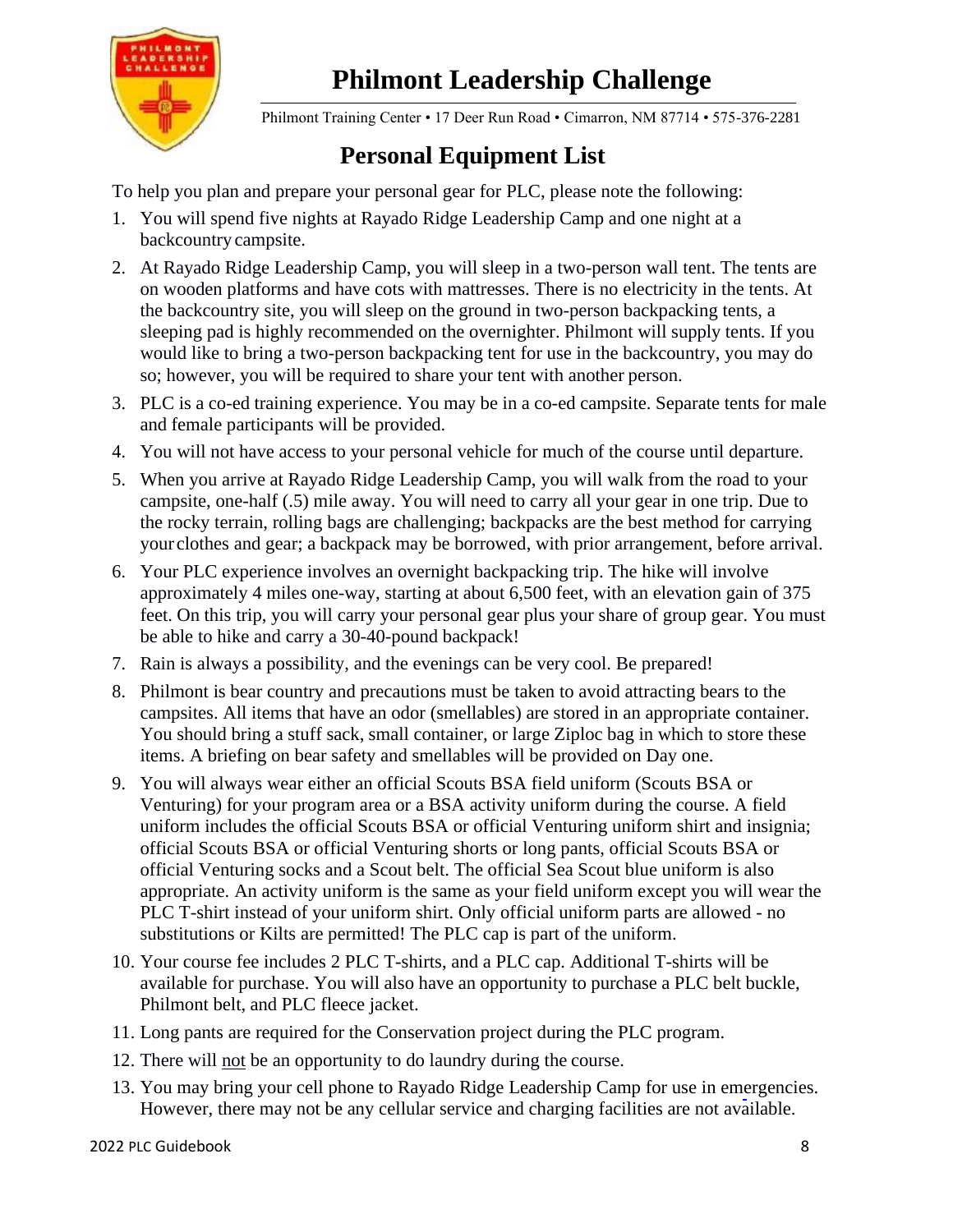# **Personal Gear List**

#### **Required Items:**

- ❑ Large internal or external frame backpack\*\* ❑ Stocking cap and gloves
- ❑ Rain cover for backpack (trash bags are *not*  ❑ Sleep clothes (worn only for sleeping) acceptable)
- ❑ Daypack
- ❑ Rain jacket and rain pants (no ponchos)
- ❑ Sleeping bag rated to at least 30 degrees
- ❑ Water-Resistant Sleeping Bag Stuff Sack
- ❑ Sleeping pad
- ❑ Hiking boots (broken-in)
- $\Box$  Camp shoes (Crocs or tennis shoes no open-toed shoes)
- $\Box$  3 water bottles (1 quart/liter each)
- ❑ Flashlight with extra batteries
- ❑ 1 Scouts BSA or Venturing field uniform shirt
- ❑ 2 Scouts BSA or Venturing shorts or long pants\*\*\*
- ❑ At least 3 pair Scouts BSA or Venturing uniform socks
- ❑ BSA belt
- $\Box$  Hiking socks (1 pair)
- ❑ Sweatshirt, sweater, or fleece jacket
- 
- 
- ❑ Underwear
- ❑ Watch
- ❑ Comb or brush
- ❑ Toothbrush/toothpaste\*
- $\Box$  Soap (in a container)  $*$
- ❑ Shampoo\*
- ❑ Deodorant\*
- $\Box$  Towel and/or washcloth\*
- ❑ Sunscreen\*
- ❑ Chapstick\*
- ❑ Prescription/OTC medications\*
- ❑ Personal first aid kit\*
- ❑ Insect repellent (non-aerosol) \*
- ❑ Nylon stuff sack or large Ziploc bag (forstoring smellables\*)
- ❑ Cup, bowl, and spoon (plastic or metal)
- $\Box$  Mesh dunk bag for washing personal dishes
- ❑ Pens and small notebook
- ❑ Extra 1-gallon Ziploc bags and trash bags

*Indicates smellable items that must be stored in an appropriate manner at Rayado Ridge Leadership Camp and the overnight site. Pack these items together in a separate bag (stuff sack or large Ziploc bag).*

*\*\* Can be provided by Philmont for the backcountry experience if requested in advance. \*\*\*Indicates one pair of long pants is required for the conservation project.*

#### **Optional Items:**

- $\Box$  Trekking or hiking poles
- ❑ Small pillow
- ❑ Small camp chair, stool, or Crazy Creek type chair (you must be able to carry)
- ❑ **Small** Pocketknife or multi-tool
- $\Box$  Duffle bag (if needed but you must be able to carry it 0.5 miles!)

#### **Philmont Provides:**

- Wall tents, cots, and mattresses at Rayado Ridge Leadership Camp; backpacking tents for backcountry experience
- Dining fly's
- Stoves and fuel for cooking
- Cooking gear
- Large water container
- ❑ Sunglasses
- ❑ Compass
- ❑ Camera
- ❑ Musical instrument
- ❑ Money (cash or checks) to purchase extra T-shirts, belt buckle, etc. at Rayado Ridge
- $\Box$  Bandanas (1 or 2)
- Meal ingredients **(do not bring any food unless required for medical or religious dietary needs; advise your course director.)**
- Water purification tablets (for use in the backcountry)
- Bear Boxes and Bags
- Sanitation supplies & Toilet Paper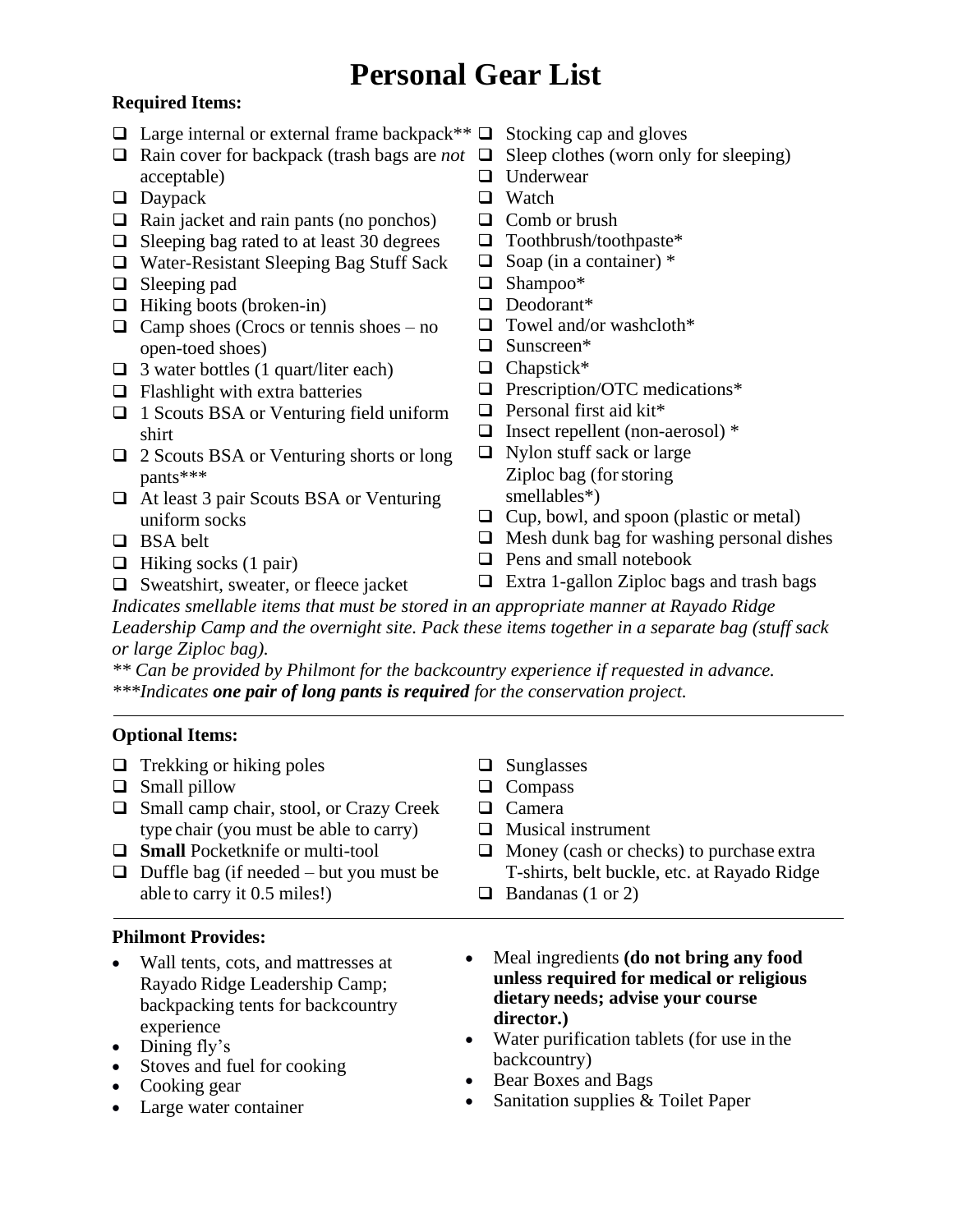

Philmont Training Center • 17 Deer Run Road • Cimarron, NM 87714 • 575-376-2281

# **Arrival & Departure Form**

#### **This form should be filled out and returned to Philmont at least** *one month prior* **to your course start date. This form has two sides, please fill out both.**

| Participant Name: PLC Session Dates:         |  |  |  |  |  |
|----------------------------------------------|--|--|--|--|--|
| Address: <u>City: City: State:</u> Zip: Zip: |  |  |  |  |  |
| Home Phone: Cell Phone: Cell Phone:          |  |  |  |  |  |
|                                              |  |  |  |  |  |
|                                              |  |  |  |  |  |

## **Arrival Information**

Date of Arrival: **Arriving Via (Please check one):** ❑ Albuquerque: Flight # , Arrival Time: \_\_\_\_\_\_\_\_\_\_\_ am/pm ❑ Denver/Colorado Springs Flight # \_\_\_\_\_\_\_\_\_\_\_, Arrival Time:\_\_\_\_\_\_\_ am/pm ❑ Raton Shuttle\*: Arrival Time: \_\_\_\_\_\_\_\_\_am/pm Please circle one: TRAIN or BUS  $\Box$  Private Vehicle:  $\Box$  Saturday Evening Arrival (see below)  $\Box$  Sunday Morning Arrival

**Saturday Evening Early Arrival:** Philmont is no longer able to approve overnight stays for family members that are not registered for a conference or Family Adventure Camp. You will need to make alternate arrangement off ranch or register to attend PTC. We ask that you please arrive between 4-7pm at the PTC Office. A \$25 early arrival fee will include a tent, Saturday's dinner at PTC or a sack meal from the Dining Hall and Sunday's breakfast at PTC. This rate is per PLC Participant. Please notate below if you plan to arrive early. Payments may be made via check or credit card.

 $\frac{1}{1}$  # Early Arrival PLC Participants x \$25 =  $\frac{1}{1}$  Amount Due

Please make check payable to Philmont Scout Ranch to: Philmont Training Center Attn: PLC Early Arrival 17 Deer Run Rd., Cimarron, NM 87714

Credit Card payment may be made over the phone 575-376-2281.

## **See backside for Departure Information**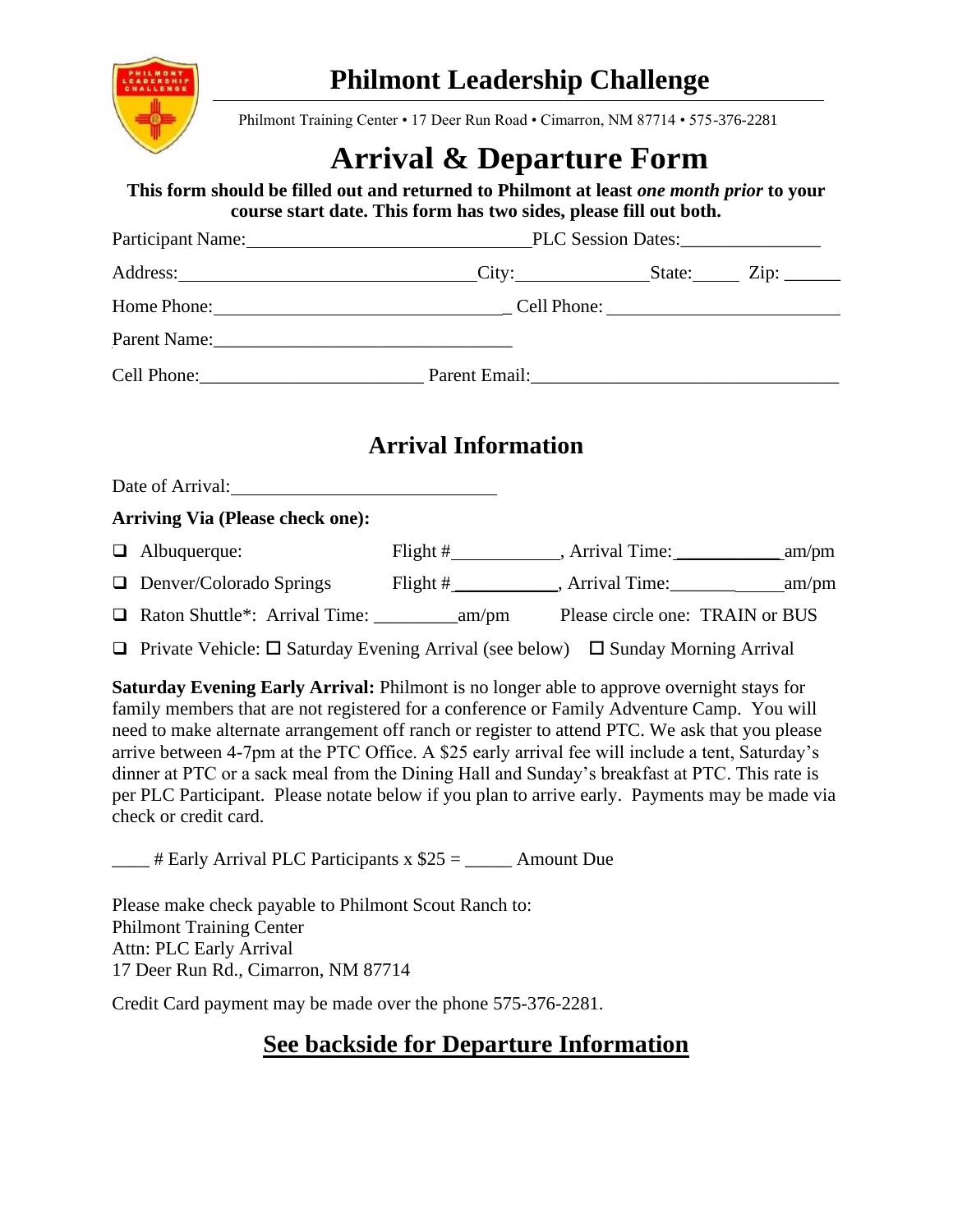

## **Philmont Leadership Challenge**

Philmont Training Center • 17 Deer Run Road • Cimarron, NM 87714 • 575-376-2281

# **Departure Information**

| <b>Departing Via (please check one):</b><br>$\Box$ Albuquerque:                                | Flight $\#$            | , Arrival Time: am/pm           |  |
|------------------------------------------------------------------------------------------------|------------------------|---------------------------------|--|
| $\Box$ Denver/Colorado Springs:                                                                | Flight # $\frac{1}{2}$ |                                 |  |
|                                                                                                |                        | Please circle one: TRAIN or BUS |  |
| Private Vehicle: $\Box$ Friday Night Parent Pick-Up (see below) $\Box$ Saturday Morning 8:00am |                        |                                 |  |

**Friday Evening Departure:** The PLC Graduation Ceremony takes place at 8:00pm Friday at Rayado Kit Carson Museum.

Overnight stays and meals for family members may be scheduled with the Philmont Training Center.

**\*Note: If you will be arriving by shuttle, please complete the correct shuttle form and return it to Philmont at least one month prior to arrival. Shuttle forms are available at**  *<https://www.philmontscoutranch.org/ptc/planningyourvisit/getting-to-philmont/>*